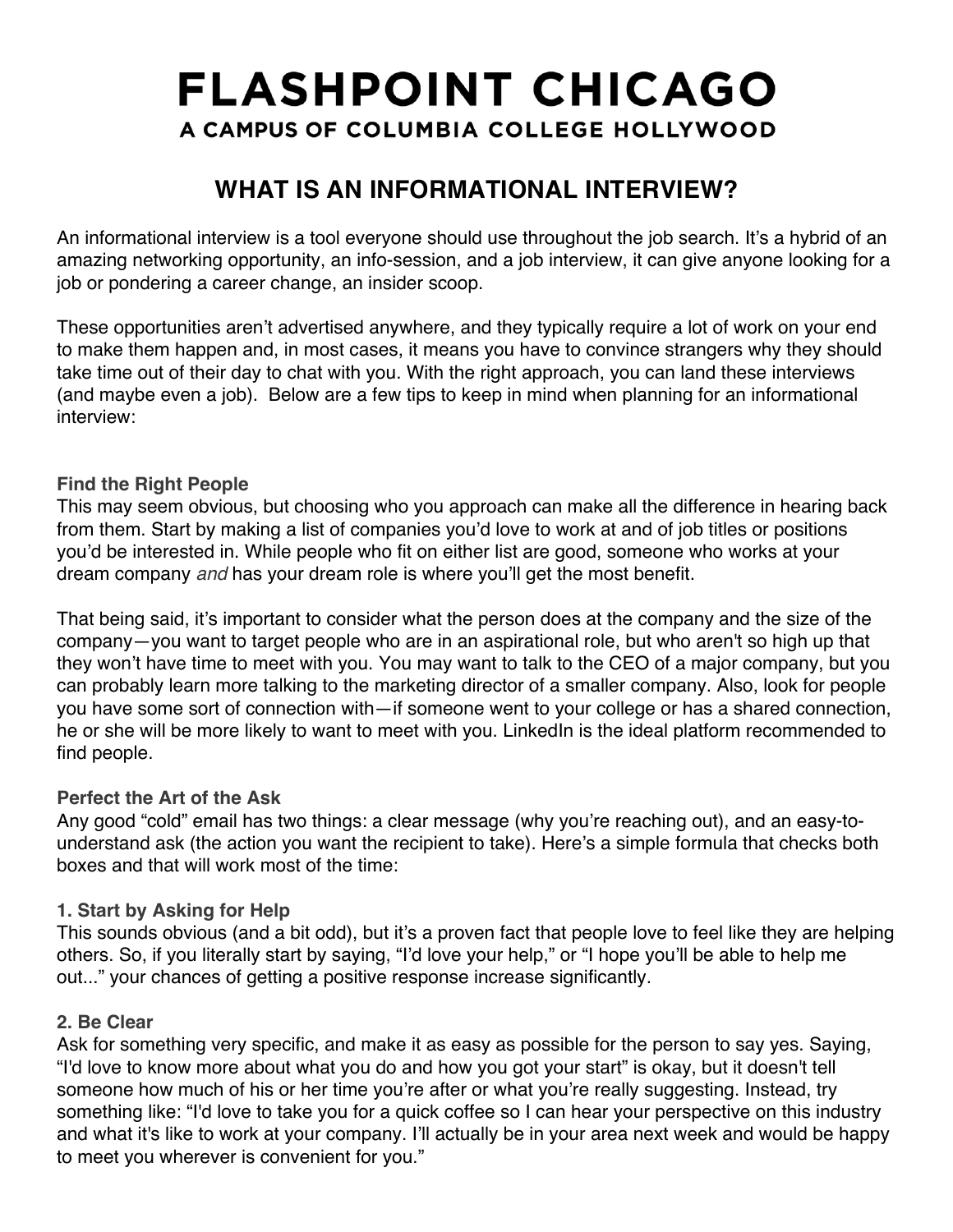#### **3. Have a Hook**

A great way to increase your chance of landing the interview is to demonstrate why you really want to meet with this person. Do you admire her career path? Do you think the work he's currently doing at company XYZ stands out as the best? Maybe you have a shared connection and think she would be a great voice of wisdom. Don't be afraid to share why you are specifically reaching out to this person. The more personalized your ask feels, the greater chance of success you'll have.

#### **4. Be Very Considerate**

Remember that, in asking for an informational interview, you're literally asking someone to put his or her work on hold to help you. Show your contact you understand this by saying, "I can only imagine how busy you must be, so 15-20 minutes would be so appreciated."

#### **5. Don't Come Across Like You're Looking for a Job…Even if You Are**

If you sound like you're really just looking for a job, chances are this person will push you to HR or the company's career page. So be sure to make it clear that you really want to talk to this person to learn about his or her career history and perspective on the job or industry. After you meet and make a great impression, that's when you can mention the job hunt.

#### **Follow Up, and Be Pleasantly Persistent**

If you don't hear back right away, don't worry. People are busy, and sometimes these things slip to the bottom of a person's to-do list. The key is to not give up. If you haven't heard back in a week, email them and politely ask if your contact has had a chance to read your previous email. Also, use this opportunity to reiterate how much it would mean to you to have 15 minutes to learn from him or her.

It's your responsibility to continue to follow up (as nicely as possible) every couple of weeks until you've heard an answer one way or the other. Some would say that after one or two tries, you run the risk of upsetting the person—but sometimes, persistence pays off. At the end of the day, it's really up to you and your personal comfort level.

That being said, once you shoot off a few emails, you'll see that most people are happy to help (hey, people love talking about themselves). What's the next step? Getting ready for the meeting.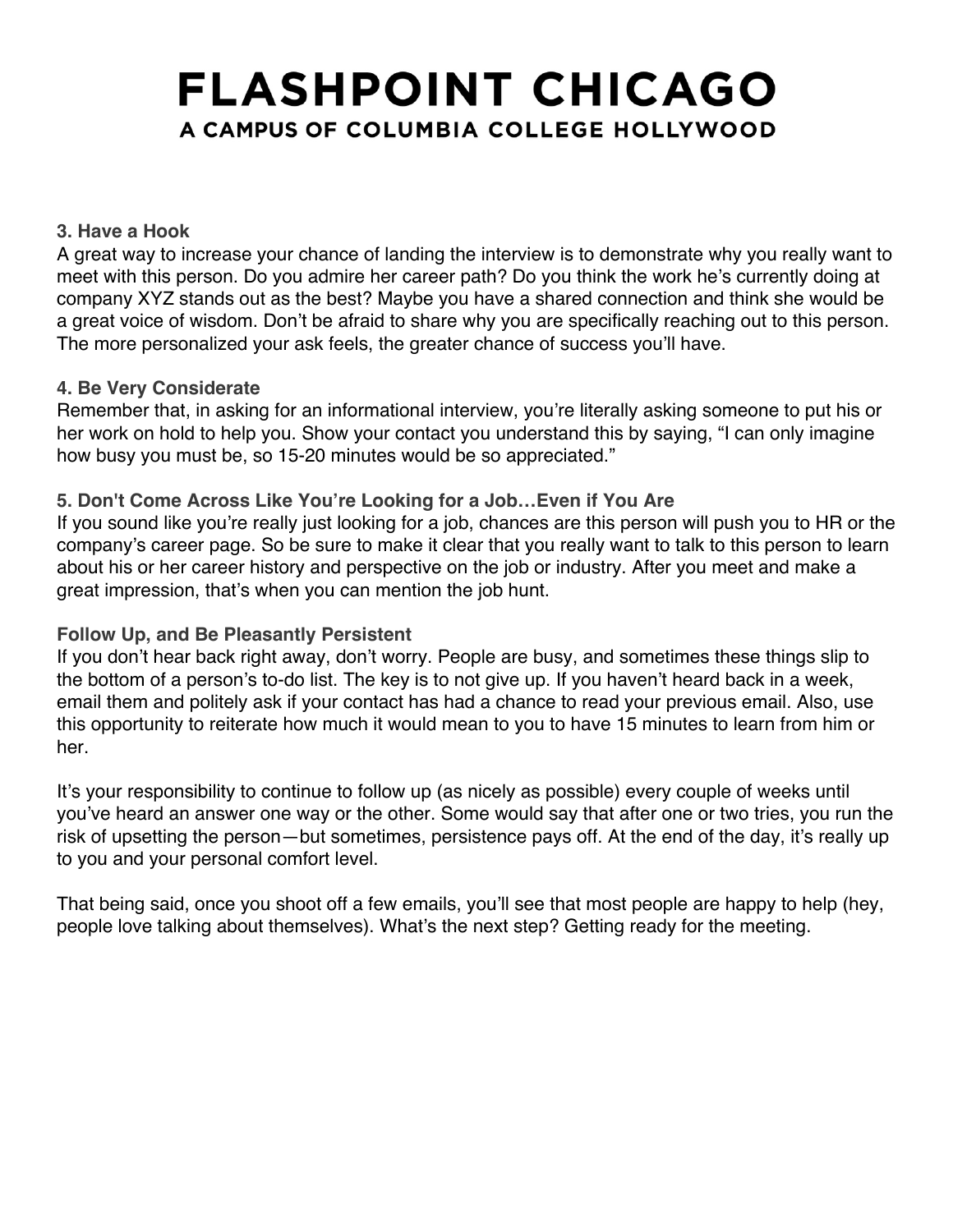## **CONDUCTING THE PERFECT INFORMATIONAL INTERVIEW**

Let's say you managed the tricky process of asking for an informational interview and have succeeded in arranging a meeting with an ideal contact. What now? How do you make the most of this conversation while still keeping things casual and comfortable? As always, it's just a matter of being prepared. Below are a few tips for your next meeting that'll make sure you get the advice you need and make a great impression.

#### **1. Warm Up**

People love to talk about themselves, so when you first sit down, let them! Get the conversation going by asking your contact something about his or her experiences thus far, something he or she knows all about. Some good places to begin are:

**How did you get your start in this field? What's it like working at your company? What projects are you working on right now? What's your opinion on [exciting development in the industry]?**

You should also be prepared to chat about yourself, your past experiences, and your career goals. Remember, this meeting isn't just a time to ask for advice and learn from your contact's experiences, it's also a chance to make an impression. For example, don't be afraid to preface your questions with what you already know. Something like, "It looks like recent developments in the field of virtual reality are going to be quite impactful to the design industry. How do you think this will affect your company?"

### **2. Get What You Want**

After you've made some general conversation, it's time to move on to what you came for: the advice you can't get anywhere else.

Before the meeting, think through the insider information you want to learn from this person. What information are you seeking? Is there something you can learn from this person that would be difficult for you to learn on your own? Depending on where you are in the job search process, adjust your questions accordingly. For example, if you're still in exploration mode, trying to find out if, say, working for an educational technology startup is for you, then ask questions like:

**How did you choose this company or position over others in your field?**

**What is the most rewarding thing about working in this industry? What's the most challenging?**

**My background is in urban planning; how do you think I can best leverage my previous experience for this field?**